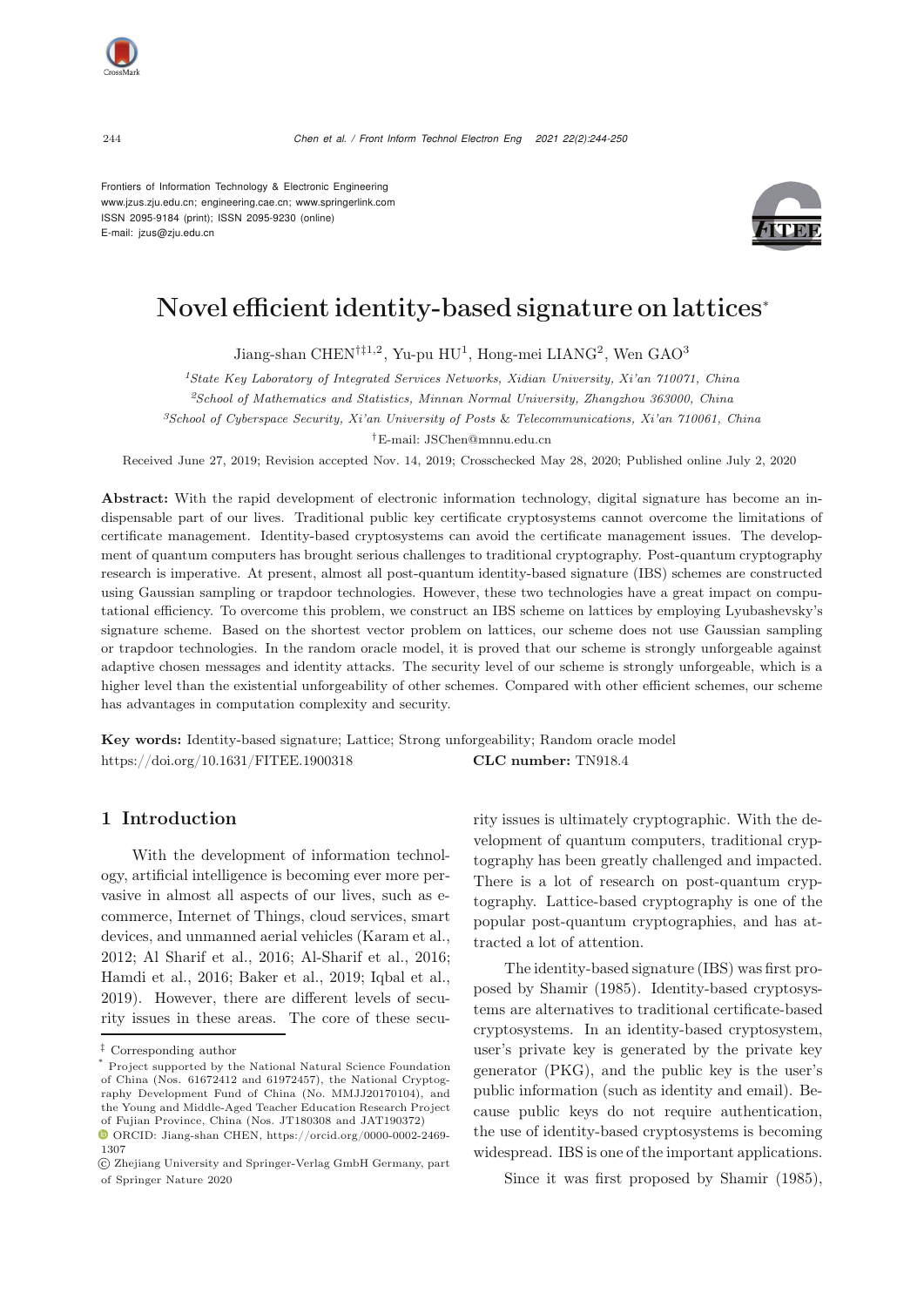several [IBS](#page-5-7) [schemes](#page-5-7) [have](#page-5-7) [been](#page-5-7) [proposed](#page-5-7) [\(](#page-5-7)Fiat and Shamir, [1987;](#page-5-7) [Choon and Cheon, 2002](#page-5-8); [Hess](#page-5-9), [2003;](#page-5-9) [Barreto et al.](#page-5-10), [2005](#page-5-10); [Paterson and Schuldt](#page-5-11), [2006\)](#page-5-11). They almost all work under the hardness assumptions of the algebraic number theory. With the development of quantum computers, they become insecure. There is an increasing amount of research on post-quantum cryptography to protect against quantum algorithm attacks. The aforementioned lattice system performs well against quantum algorithm attacks, and is a research hotspot.

Rückert [\(2010\)](#page-5-12) first proposed two IBS schemes based on lattices in the random oracle model and standard model. Then, several lattice-based IBS schemes have been constructed. [Gu et al.](#page-5-13) [\(2012](#page-5-13)) proposed an IBS scheme and an identity-based blind signature scheme based on lattices. These schemes are existentially unforgeable based on the hardness of the small integer solution (SIS) problem of lattices in the random oracle model. [Liu et al.](#page-5-14) [\(2013\)](#page-5-14) proposed an IBS scheme and a hierarchical IBS (HIBS) scheme based on the SIS problem in the standard model. [Tian et al.](#page-5-15) [\(2013\)](#page-5-15) proposed an HIBS scheme based on the SIS problem in the random oracle model. [Tian and Huang](#page-5-16) [\(2014\)](#page-5-16) presented a lattice-based IBS scheme based on the SIS problem in the random oracle model. [Xie et al.](#page-6-0) [\(2016\)](#page-6-0) proposed an IBS scheme based on number theory research unit (NTRU) lattice in the random oracle model. Among thes[e](#page-6-0) [schemes,](#page-6-0) [Tian and Huang](#page-5-16) [\(2014](#page-5-16)[\)'s](#page-6-0) [and](#page-6-0) Xie et al. [\(2016\)](#page-6-0)'s schemes are relatively efficient. In addition, because of the advantages of identity-based cryptosystems, several signature schemes (Wei et al., 2014; Gao et al., 2017a, 2017b; Zhang et al., 2018a, 2018b; Zhao and Tian, 2018) with special properties have been proposed.

Lyubashevsky [\(2009](#page-5-17)) constructed a signature scheme based on the hardness of finding the approximate shortest vector within a factor of  $O(n^2)$  in the random oracle model. Inspired by [Lyubashevsky](#page-5-17) [\(2009](#page-5-17)), we construct a novel IBS scheme based on lattices. The main contributions of our scheme are as follows:

1. By employing Lyubashevsky's scheme twice, we construct an IBS scheme based on the hardness of finding the approximate shortest vector problem.

2. Our scheme does not use Gaussian sampling or trapdoor technologies, which would take up much computing resource.

3. In the random oracle model, it is proved that our scheme is strongly unforgeable against adaptive chosen message and identity.

Compared with other schemes, our scheme has advantages of low computation complexity and high security.

# 2 Preliminaries

Notations used in this paper are listed in Table [1.](#page-1-0)

<span id="page-1-0"></span>Table 1 Symbol description

| Notation                            | Description                                 |  |  |  |
|-------------------------------------|---------------------------------------------|--|--|--|
| $\mathbb{R}(\mathbb{Z})$            | Set of real numbers (integers)              |  |  |  |
| $\boldsymbol{p}$                    | A prime such that $p = 3 \mod 8$            |  |  |  |
| $\eta$                              | A power of 2                                |  |  |  |
| $m$ and $d$                         | Integers                                    |  |  |  |
| $\mathbb{Z}_p$                      | Quotient ring $\mathbb{Z}/p\mathbb{Z}$      |  |  |  |
| $x^n+1$                             | Irreducible polynomial                      |  |  |  |
| Letter with tilde,                  | Polynomial                                  |  |  |  |
| such as $\tilde{a}$ and $\tilde{Y}$ |                                             |  |  |  |
| Bold and italics lowercase          | Vector of polynomial                        |  |  |  |
| letter with hat, such as $\hat{a}$  |                                             |  |  |  |
| R                                   | Ring $\mathbb{Z}_p[x]/\langle x^n+1\rangle$ |  |  |  |
| $\overline{D}$                      | Subset of $R$                               |  |  |  |
| $\ \cdot\ _{\infty}$                | Infinity norm $\ell_{\infty}$               |  |  |  |
| H                                   | Function family                             |  |  |  |
| H                                   | Hash function                               |  |  |  |
| $\mu$                               | Message                                     |  |  |  |

#### 2.1 Lattices

**Definition 1** (Lattice) Let  $B \in \mathbb{R}^{n \times m}$  be a matrix constructed by  $m$  linearly independent vectors  ${b_1, b_2, ..., b_m}$ . The lattice  $\mathcal{L}$  generated by *B* is defined as

$$
\mathcal{L}(\boldsymbol{B}) = \{\boldsymbol{Bx} : \boldsymbol{x} \in \mathbb{Z}^m\}.
$$

Let  $\Lambda$  be an  $(x^n + 1)$ -cyclic lattice [\(Micciancio](#page-5-18), [2007](#page-5-18)) such that if any vector  $(a_1, a_2, \ldots, a_n) \in \Lambda$ , then the vector  $(a_n, a_1, a_2, \ldots, a_{n-1})$  also in  $\Lambda$ .

**Definition 2** (SVP<sub> $\gamma$ </sub>( $\Lambda$ ) problem) Given a lattice A and a rational number  $\gamma \geq 1$ , the goal of the  $SVP_{\gamma}(A)$  problem is to find a vector *v* such that  $||v||_{\infty} \leq \gamma \lambda_1(\Lambda)$ , where  $\lambda_1(\Lambda)$  is the smallest  $\ell_{\infty}$ norm of any vector in Λ.

# 2.2 Lattice-based collision-resistant hash function

Let  $n$  be any power of 2 and  $R$  be the ring  $\mathbb{Z}_p[x]/\langle x^n + 1 \rangle$ . Now, we review the definition of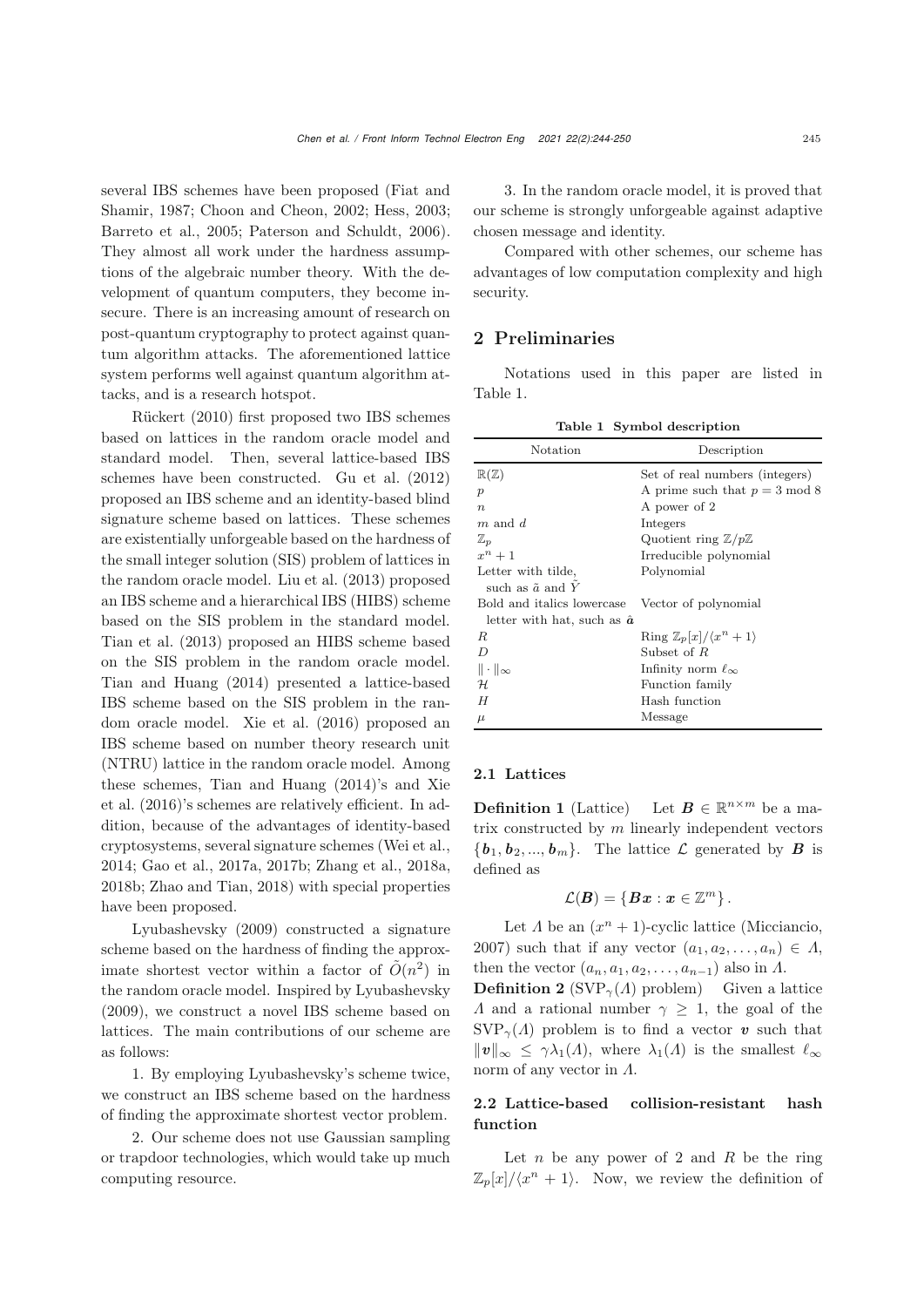the hash function family [\(Lyubashevsky, 2009\)](#page-5-17).

**Definition 3** (Family of hash functions) For  $D \subset R$ and any integer m,  $\mathcal{H}(R, D, m) = \{h_{\hat{a}} : h_{\hat{a}}(\hat{z}) =$  $\hat{a} \cdot \hat{z}, \hat{a} \in R^m, \hat{z} \in D^m$  is the hash function family, where all operations are executed in the ring  $\mathbb{Z}_p[x]/\langle x^n+1\rangle$ .

Given an element  $h \in \mathcal{H}(R, D, m)$ , for any  $\hat{\mathbf{y}}$ ,  $\hat{\mathbf{z}} \in R^m$  and  $\tilde{c} \in R$ , two equations, i.e.,  $h(\hat{\mathbf{y}} + \hat{\mathbf{z}}) =$  $h(\hat{y}) + h(\hat{z})$  and  $h(\hat{y}\tilde{c}) = h(\hat{y})\tilde{c}$ , hold.

**Definition 4** (Collision problem  $Col(h, D)$ ) Given  $D \subset R$  and an element  $h \in \mathcal{H}(R, D, m)$ , the goal of  $Col(h, D)$  is to find two distinct vectors  $\hat{\mathbf{z}}_1, \hat{\mathbf{z}}_2 \in D^m$ such that  $h(\hat{\mathbf{z}}_1) = h(\hat{\mathbf{z}}_2)$ .

It was shown in [Lyubashevsky and Micciancio](#page-5-19) [\(2006](#page-5-19)) that Col $(h, D)$  is as hard as SVP<sub> $\gamma$ </sub> for any  $(x<sup>n</sup> + 1)$ -cyclic lattice. Define  $D = {\tilde{g} \in R : ||\tilde{g}||_{\infty} \leq$  $d$  for integer d.  $\mathcal{H}(R, D, m)$  is defined such that  $m > \frac{\log p}{\log 2d}$  and  $p \geq 4dmn^{1.5} \log n$ . We have the following theorem:

Theorem 1 [\(Lyubashevsky](#page-5-17), [2009](#page-5-17)) If there exists a polynomial time algorithm that can solve the  $Col(h, D)$  problem for a random  $h \in \mathcal{H}(R, D, m)$ with a non-negligible probability, then there exists a polynomial time algorithm that can solve  $SVP_{\gamma}(A)$  for every  $(x^{n} + 1)$ -cyclic lattice A, where  $\gamma = 16$ dmn  $\log^2 n$ .

## 2.3 Security model

Unforgeability against strong adversaries of the IBS scheme is defined by the following game:

**Game** Adversary A interacts with challenger  $\mathcal{C}$  as follows:

1. Setup

 $\mathcal C$  runs the setup algorithm to obtain the system parameters (params), master public key (mpk), and master secret key (msk). Then,  $\mathcal C$  sends params and mpk to  $A$  and keeps msk secret.

2. Queries

A can make the following three types of queries to C:

(1) Hash query

A can request the hash value for any input.  $\mathcal C$ returns the corresponding value.

(2) Extract query

A can request the private key for any identity ID. C returns the private key of identity ID.

(3) Sign query

A can request the signature for any input in the

form of  $(ID, \mu)$ , where  $\mu$  is a message. C returns a valid signature corresponding to  $(ID, \mu)$ .

3. Forgery

A outputs a signature sig<sup>\*</sup> on the message  $\mu^*$ with regard to the identity  $ID^*$ . A wins the game if and only if (1) verify(params, sig<sup>\*</sup>,  $\mu^*$ , ID<sup>\*</sup>)=1, (2) ID<sup>∗</sup> is never requested in extract query, and (3)  $(\text{sig}^*, \mu^*)$  is not returned by sign query.

Definition 5 (Strong unforgeability) An IBS scheme is strongly unforgeable if the success probability of any polynomially bounded adversary in the above game is negligible.

# 3 Identity-based signature scheme based on lattices

In this section, we describe the IBS scheme and analyze its correctness, security, and efficiency.

# 3.1 Construction

Our IBS scheme without trapdoors works as follows:

1. Setup $(n)$ 

Given a security parameter  $n$  as a power of 2, set  $m = \log n$ ,  $d = mn^{1.5} \log n$ , and p as a prime larger than  $4d^2$  such that  $p = 3 \text{ mod } 8$ . It is easy to verify that  $m > \frac{\log p}{\log 2d}$  and  $p \geq 4dmn^{1.5} \log n$ when  $n > 4$ . Then, these parameters define the sets of  $R = \mathbb{Z}_p[x]/\langle x^n + 1 \rangle, D = \{\tilde{g} \in R : ||\tilde{g}||_{\infty} \leq$  $d$ ,  $D_h = \{\tilde{g} \in R : \|\tilde{g}\|_{\infty} \leq 1\}, D_s = \{\tilde{g} \in R : \tilde{g}\}$  $\|\tilde{g}\|_{\infty} \leq n^{0.5} \log n$ , and  $D_z = \{\tilde{g} \in R : \|\tilde{g}\|_{\infty} \leq$  $d - n^{0.5} \log n$ , and the function family  $\mathcal{H}(R, D, m)$ . Pick a hash function  $h$  randomly from the family  $\mathcal{H}(R, D, m)$ . Select a random oracle hash function  $H: \{0,1\}^* \to D_h$ . Pick  $\hat{s}_0$  randomly from  $D_s^m$  and compute  $\tilde{S} = h(\hat{s}_0)$ .

Output PKG's secret key msk =  $\hat{s}_0$ , PKG's public key mpk =  $\tilde{S}$ , and the public parameters params =  $\{n, m, p, R, D, D_h, D_s, D_z, h, H\}.$ 

2. Extract(params, msk,ID)

Given params, msk, and identity ID  $\in \{0,1\}^*$ , the calculation is as follows:

(1) Choose  $\hat{r}_{\text{ID}} \stackrel{\$}{\leftarrow} D^m$  and compute  $\tilde{Q}_{\text{ID}} =$  $h(\hat{\boldsymbol{r}}_{\text{ID}});$ 

(2) Calculate  $\tilde{e} = H(ID, \tilde{Q}_{ID})$  and  $\hat{s}_{ID} = \hat{s}_0 \tilde{e}$  +  $\hat{\bm{r}}_\text{ID};$ 

(3) If  $\hat{\mathbf{s}}_{\text{ID}} \notin D_z^m$ , then go to step (1);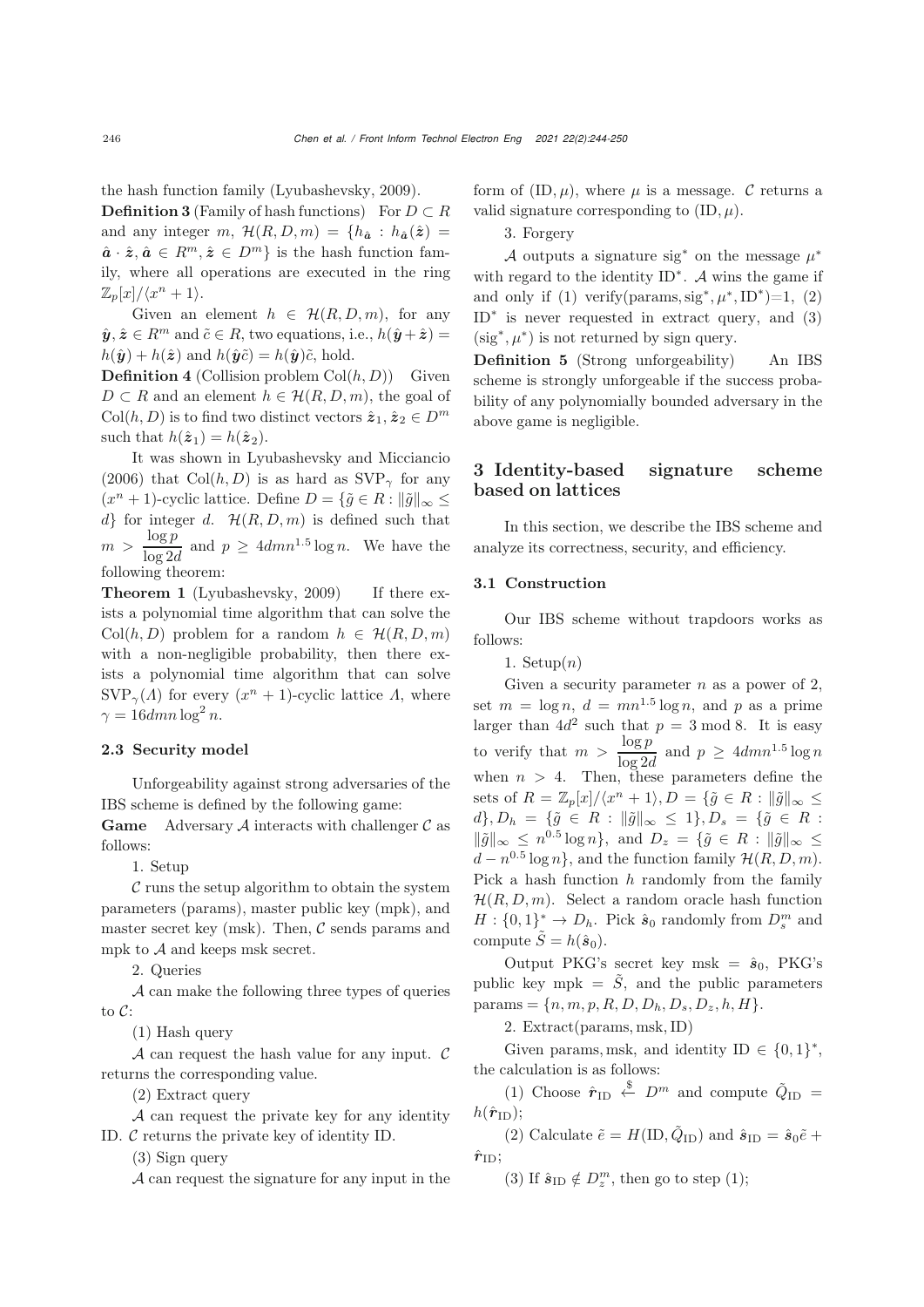(4) Return  $(\hat{\mathbf{s}}_{\text{ID}}, Q_{\text{ID}})$  to the user with identity ID, where  $\hat{\mathbf{s}}_{\text{ID}}$  is secret and  $\hat{Q}_{\text{ID}}$  is public.

Users can verify the correctness of the secret key  $sk_{ID} = \hat{s}_{ID}$  by checking if  $\hat{s}_{ID} \in D_z^m$  and  $h(\hat{s}_{ID}) =$  $\tilde{S}\tilde{e} + \tilde{Q}_{\text{ID}}$ , where  $\tilde{e} = H(\text{ID}, \tilde{Q}_{\text{ID}})$ .

3. Sign(params,  $\text{sk}_{\text{ID}}, \mu$ )

Given params, message  $\mu \in \{0,1\}^*$ , and signing key  $sk_{ID}$ , the calculation is as follows:

(1) Choose  $\hat{\mathbf{y}} \stackrel{\$}{\leftarrow} D_s^m$  and compute  $\tilde{Y} = h(\hat{\mathbf{y}});$ 

(2) Calculate  $\tilde{c} = H(\mu, \tilde{Y}, \tilde{Q}_{\text{ID}})$  and  $\hat{\mathbf{z}} = \hat{\mathbf{y}}\tilde{c} +$  $\hat{s}_{\text{ID}}$ ;

(3) If  $\hat{\mathbf{z}} \notin D_z^m$ , then go to step (1);

(4) Output the signature sig  $=(\hat{\mathbf{z}}, \hat{Y})$ .

4. Verify(params, sig,  $\mu$ , ID)

Given params, signature sig  $=(\hat{z}, \hat{Y})$ , message  $\mu,$  and identity ID, the signature is accepted if and only if  $\hat{\mathbf{z}} \in D_z^m$  and  $h(\hat{\mathbf{z}}) = \tilde{Y}\tilde{c} + \tilde{S}\tilde{e} + \tilde{Q}_{\text{ID}}$ , where  $\tilde{c} = H(\mu, \tilde{Y}, \tilde{Q}_{\text{ID}})$  and  $\tilde{e} = H(\text{ID}, \tilde{Q}_{\text{ID}})$ .

# 3.2 Correctness

It is easy to verify the correctness of the signature by

$$
h(\hat{\mathbf{z}}) = h(\hat{\mathbf{y}}\tilde{c} + \hat{\mathbf{s}}_{\text{ID}})
$$
  
=  $h(\hat{\mathbf{y}}\tilde{c} + \hat{\mathbf{s}}_0\tilde{e} + \hat{\mathbf{r}}_{\text{ID}})$   
=  $h(\hat{\mathbf{y}}\tilde{c}) + h(\hat{\mathbf{s}}_0\tilde{e}) + h(\hat{\mathbf{r}}_{\text{ID}})$   
=  $h(\hat{\mathbf{y}})\tilde{c} + h(\hat{\mathbf{s}}_0)\tilde{e} + h(\hat{\mathbf{r}}_{\text{ID}})$   
=  $\tilde{Y}\tilde{c} + \tilde{S}\tilde{e} + \tilde{Q}_{\text{ID}}.$ 

#### 3.3 Security

Lemma 1 Suppose that there exists a polynomial time adversary  $A$  who can output a valid forgery of the proposed scheme with probability  $\varepsilon$ . By employing the power of  $A$ , we can construct an algorithm  $\mathcal B$  that obtains a solution to  $\text{Col}(h, D)$  with a probability of at least  $\frac{1 - e^{-1}}{2t_{\text{H}}} \varepsilon$ , where e is the base of natural logarithm and  $t_H$  is the maximum number of hash queries by A.

Proof Assume that there exits an adversary A that can output a valid forgery for our IBS scheme with non-negligible probability  $\varepsilon$ . Using A, we construct a polynomial time algorithm  $\beta$  that outputs a solution to  $Col(h, D)$  with a non-negligible probability.

 $\beta$  runs the setup algorithm to generate params, mpk, and msk, and sends params and mpk to adversary  $A$ . Then  $\beta$  simulates all oracles as follows:

1. Hash query

 $\beta$  maintains initial empty list  $L_1$  in the form of  $(\text{ID}_i, \tilde{Q}_{\text{ID}_i}, \tilde{e}_i)$  and  $L_2$  in the form of  $(\mu_i, \tilde{Y}_i, \tilde{Q}_{\text{ID}_i}, \tilde{c}_i)$ . When A makes a query on  $(ID_i, \hat{Q}_{ID_i}), \mathcal{B}$  checks the list  $L_1$ . If  $(ID_i, \tilde{Q}_{ID_i}, \tilde{e}_i)$  exists,  $\beta$  returns  $\tilde{e}_i$  to  $\mathcal{A}$ . Otherwise, B randomly chooses  $\tilde{e}_i \in D_h$  and returns it to A, and adds  $(ID_i, \tilde{Q}_{ID_i}, \tilde{e}_i)$  to  $L_1$ . When A makes query on  $(\mu_i, \tilde{Y}_i, \tilde{Q}_{ID_i}), \mathcal{B}$  checks the list  $L_2$ . If  $(\mu_i, \tilde{Y}_i, \tilde{Q}_{ID_i}, \tilde{c}_i)$  exists, B returns  $\tilde{c}_i$  to A. Otherwise, B randomly chooses  $\tilde{c}_i \in D_h$  and returns it to A, and adds  $(\mu_i, Y_i, Q_{ID_i}, \tilde{c}_i)$  to  $L_2$ .

2. Extract query

 $\beta$  maintains an initial empty list  $L_3$  in the form of  $(ID_i, sk_{ID_i}, \tilde{Q}_{ID_i}, \tilde{e}_i)$ . When A makes query on  $(ID_i, sk_{ID_i}, \tilde{Q}_{ID_i}), \; \mathcal{B}$  checks the list  $L_3$ . If  $(\text{ID}_i, \text{sk}_{\text{ID}_i}, Q_{\text{ID}_i}, \tilde{e}_i)$  exists,  $\mathcal{B}$  returns  $(\text{sk}_{\text{ID}_i}, Q_{\text{ID}_i})$ to A. Otherwise, B randomly chooses  $\tilde{e}_i \in D_h$  and  $\operatorname{sk}_{\text{ID}_i} \in D_z^m$ , computes  $\tilde{Q}_{\text{ID}_i} = h(\operatorname{sk}_{\text{ID}_i}) - \operatorname{mpk}\tilde{e}_i$ , returns  $(sk_{ID_i}, \tilde{Q}_{ID_i})$  to A, and adds  $(ID_i, \tilde{Q}_{ID_i}, \tilde{e}_i)$  to  $L_1$  and  $(ID_i, sk_{ID_i}, Q_{ID_i}, \tilde{e}_i)$  to  $L_3$ .

3. Sign query

 $\beta$  maintains an initial empty list  $L_4$  in the form of  $(ID_i, \mu_i, \hat{z}_i, \tilde{Y}_i, \tilde{c}_i)$ . When A makes query on  $(ID_i, \mu_i), \mathcal{B}$  checks the list  $L_4$ . If  $(ID_i, \mu_i, \hat{z}_i, \tilde{Y}_i, \tilde{c}_i)$ exists,  $\mathcal B$  returns  $(\hat{\boldsymbol{z}}_i, \tilde{Y}_i)$  to  $\mathcal A$ . Otherwise,  $\mathcal B$  checks the list  $L_3$ . If  $(ID_i, sk_{ID_i}, \tilde{Q}_{ID_i}, \tilde{e}_i)$  does not exist,  $\mathcal{B}$ makes query on  $(ID_i, sk_{ID_i}, \tilde{Q}_{ID_i})$  by itself. B obtains the secret key  $(\text{sk}_{\text{ID}_i}, \tilde{Q}_{\text{ID}_i})$  of identity  $ID_i$ . Then, B randomly selects  $\hat{y}_i \in D_s^m$  and  $\tilde{c}_i \in D_h$ , sets  $\tilde{Y}_i = h(\hat{\mathbf{y}}_i)$  and  $\hat{\mathbf{z}}_i = \hat{\mathbf{y}}_i \tilde{c}_i + \text{sk}_{\text{ID}_i}$ , returns  $(\mu_i, \hat{\mathbf{z}}_i, \tilde{Y}_i)$  to A, and adds  $(\mu_i, \tilde{Y}_i, \tilde{Q}_{ID_i}, \tilde{c}_i)$  to  $L_2$  and  $(ID_i, \mu_i, \hat{\boldsymbol{z}}_i, Y_i, \tilde{c}_i)$  to  $L_4$ .

**Forgery** A outputs a valid forgery  $(\mu^*, \hat{z}_1^*, \tilde{Y}^*,$  $\tilde{Q}_{\text{ID}^*}, \tilde{e}_1^*, \tilde{c}^*$  ) about identity  $\text{ID}^*$  with non-negligible probability  $\varepsilon$ , where  $(ID_i, sk_{ID_i}, \tilde{Q}_{ID_i})$  is never requested in extract query and  $(\mu^*, \hat{z}_1^*, \tilde{Y}^*)$  is not returned by sign query. According to the forking lemma in [Pointcheval and Stern](#page-5-20) [\(2000\)](#page-5-20), A can output two valid forgeries  $(\mu^*, \hat{z}_1^*, \tilde{Y}^*, \tilde{Q}_{\text{ID}^*}, \tilde{e}_1^*, \tilde{c}^*)$ and  $(\mu^*, \hat{z}_2^*, \tilde{Y}^*, \tilde{Q}_{ID^*}, \tilde{e}_2^*, \tilde{c}^*)$  such that  $\tilde{e}_1^* \neq \tilde{e}_2^*$  with probability  $\varepsilon' \geq \frac{1 - e^{-1}}{1}$  $\frac{\epsilon}{t_{\rm H}}$ 

In this case,  $h(\hat{\boldsymbol{z}}_1^*) = \tilde{Y}^* \tilde{c}^* + \tilde{S} \tilde{e}_1^* + \tilde{Q}_{\text{ID}^*}$  and  $h(\hat{\boldsymbol{z}}_2^*) = \tilde{Y}^* \tilde{c}^* + \tilde{S} \tilde{e}_2^* + \tilde{Q}_{\text{ID}^*}.$  Thus, it is easy to obtain  $h(\hat{\boldsymbol{z}}_1^* - \text{msk}\tilde{e}_1^*) = h(\hat{\boldsymbol{z}}_2^* - \text{msk}\tilde{e}_2^*)$ , where  $\hat{\boldsymbol{z}}_1^*$  –  $\text{msk}\tilde{e}_1^* \neq \hat{z}_2^* - \text{msk}\tilde{e}_2^*$  with a probability of at least 0.5. Now, we have a collision for  $h$  with probability  $\epsilon'/2 \geq \frac{1-e^{-1}}{2}$  $\frac{\epsilon}{2t_{\rm H}}$ 

According to Theorem 1 in Section 2.2 and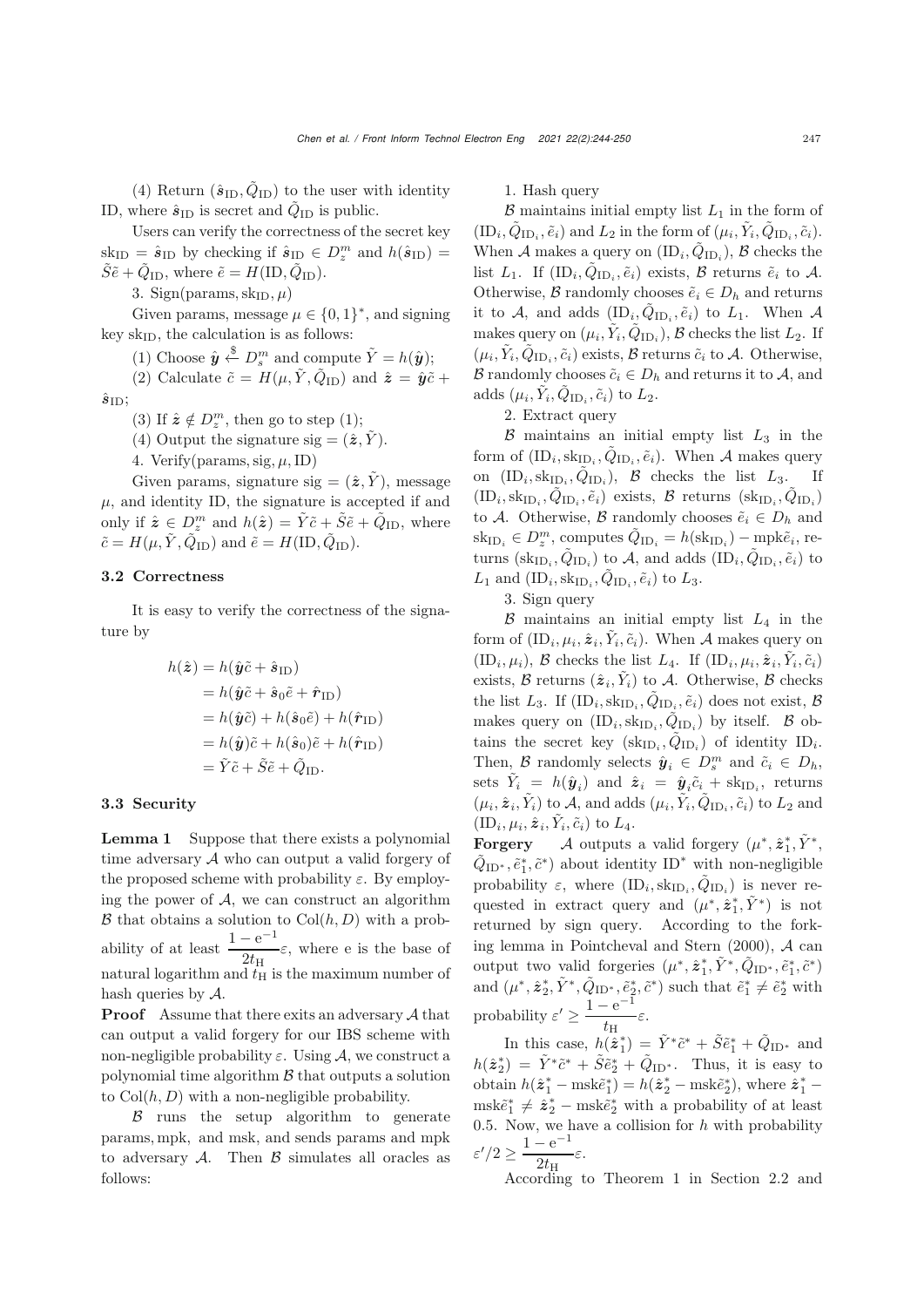Lemma 1 in Section 3.3, we can obtain the following theorem:

Theorem 2 Our IBS scheme is strongly unforgeable against adaptive chosen message and identity attacks in the random oracle model, assuming the hardness of  $SVP_{\gamma}(A)$  for every  $(x^{n}+1)$ -cyclic lattice Λ.

# 3.4 Efficiency

As far as we know, the most efficient IBS schemes on lattices in the random oracle model were proposed by [Tian and Huang](#page-5-16) [\(2014](#page-5-16)) and [Xie et al.](#page-6-0) [\(2016](#page-6-0)). The scheme in [Xie et al.](#page-6-0) [\(2016](#page-6-0)) is based on NTRU lattices. The memory requirement of the scheme based on NTRU lattices is always lower than that based on a general lattice. Thus, the size of the scheme in [Xie et al.](#page-6-0) [\(2016](#page-6-0)) is smaller than that of our scheme. The size of our scheme is smaller than that of the scheme proposed by [Tian and Huang](#page-5-16) [\(2014](#page-5-16)). Comparison of the scheme size is shown in Table [2.](#page-4-0) Here, *n* is a security parameter,  $\lambda$ , *k*,  $m'$ , and  $m$  are positive integers,  $p$  and  $q$  are primes,  $m' > 5n \log q$ ,  $m = \log n$ ,  $\hat{s} = n^{2.5} \sqrt{2q} \omega(\sqrt{n})$ ,  $s =$  $O(\sqrt{n \log q})\omega(\sqrt{\log n}), \hat{\sigma} = 12\lambda \hat{s}n, \sigma = 12s\lambda m', d =$  $m^2n^{1.5}$ , and  $p = 4d^2$ . Table [3](#page-4-1) shows the approximate sizes of the concrete instances.

However, the Gaussian sampling algorithm was employed in the extract algorithm of the scheme in [Xie et al.](#page-6-0) [\(2016](#page-6-0)). In [Tian and Huang](#page-5-16) [\(2014\)](#page-5-16), not only the Gaussian sampling algorithm but also the trapdoor generation algorithm was employed. However, there is no sampling or trapdoor generation algorithm in our scheme. The computation complexity of our scheme is lower than those of other schemes. Furthermore, their schemes are existentially unforgeable against adaptive chosen message and identity attacks in the random oracle model. Our scheme is strongly unforgeable against adaptive chosen message and identity attacks in the random oracle model. Comparison of the computation complexity and security is shown in Table [4.](#page-4-2)

<span id="page-4-2"></span>Table 4 Comparison of the computation complexity and security

| Scheme                     |     | Gaussian Trapdoor<br>sampling generation | Security |  |
|----------------------------|-----|------------------------------------------|----------|--|
| Xie et al. $(2016)$ 's     | Yes | Yes                                      | EU-CMA   |  |
| Tian and Huang $(2014)$ 's | Yes | Yes                                      | EU-CMA   |  |
| Ours                       | Nο  | Nο                                       | SU-CMA   |  |

Therefore, our scheme is not optimal in size, but has lower computation complexity and higher security.

## 4 Conclusions

By studying Lyubashevsky's scheme, we can know how the lattice-based signature scheme avoids using the sampling or trapdoor technique. Thus, we have constructed a new IBS scheme based on lattices. Our scheme does not use the sampling or trapdoor technique. This makes our scheme more computationally efficient than prior schemes. We have proved that our scheme is strongly unforgeable against adaptive chosen message and identity attacks in the random oracle model. Based on our scheme, other signature schemes with special properties can be constructed. At present, our identity-based blind signature scheme based on lattices is already under preparation.

<span id="page-4-0"></span>

|  | Table 2 Comparison of the scheme size |  |  |  |
|--|---------------------------------------|--|--|--|
|--|---------------------------------------|--|--|--|

| $2n \log(\hat{s}\sqrt{n})$<br>$2n \log(12\hat{\sigma}) + n(\log \lambda + 1)$<br>Xie et al. $(2016)$ 's<br>$m'k\log(s\sqrt{m'})$<br>$m' \log(12\sigma) + \lambda(\log k + 1)$<br>Tian and Huang $(2014)$ 's<br>$_{\rm Ours}$ | Scheme | Signing key size (bit)   | Signature size (bit)     |
|------------------------------------------------------------------------------------------------------------------------------------------------------------------------------------------------------------------------------|--------|--------------------------|--------------------------|
|                                                                                                                                                                                                                              |        | $mn \log(2d) + n \log p$ | $mn \log(2d) + n \log p$ |

<span id="page-4-1"></span>

|  | Table 3 Approximate sizes of the concrete instances |  |  |  |  |
|--|-----------------------------------------------------|--|--|--|--|
|--|-----------------------------------------------------|--|--|--|--|

| Instance<br>$\kappa$<br>$n_{\rm c}$ |     |     |    |          | Signing key size (bit) |                       | Signature size (bit) |                                 |           |
|-------------------------------------|-----|-----|----|----------|------------------------|-----------------------|----------------------|---------------------------------|-----------|
|                                     |     |     |    |          |                        | Tian and Huang (2014) |                      | This work Tian and Huang (2014) | This work |
|                                     | 512 | 80  | 30 | $2^{27}$ | $2^{43}$               | 97 348 883            | 117 738              | 2 603 000                       | 117 738   |
|                                     | 512 | 512 | 30 | $2^{25}$ | $2^{45}$               | 573 255 678           | 118 762              | 2 399 338                       | 118 762   |
|                                     | 512 | 512 | 30 | $2^{33}$ | 247                    | 773 966 620           | 119 786              | 3 2 18 0 19                     | 119 786   |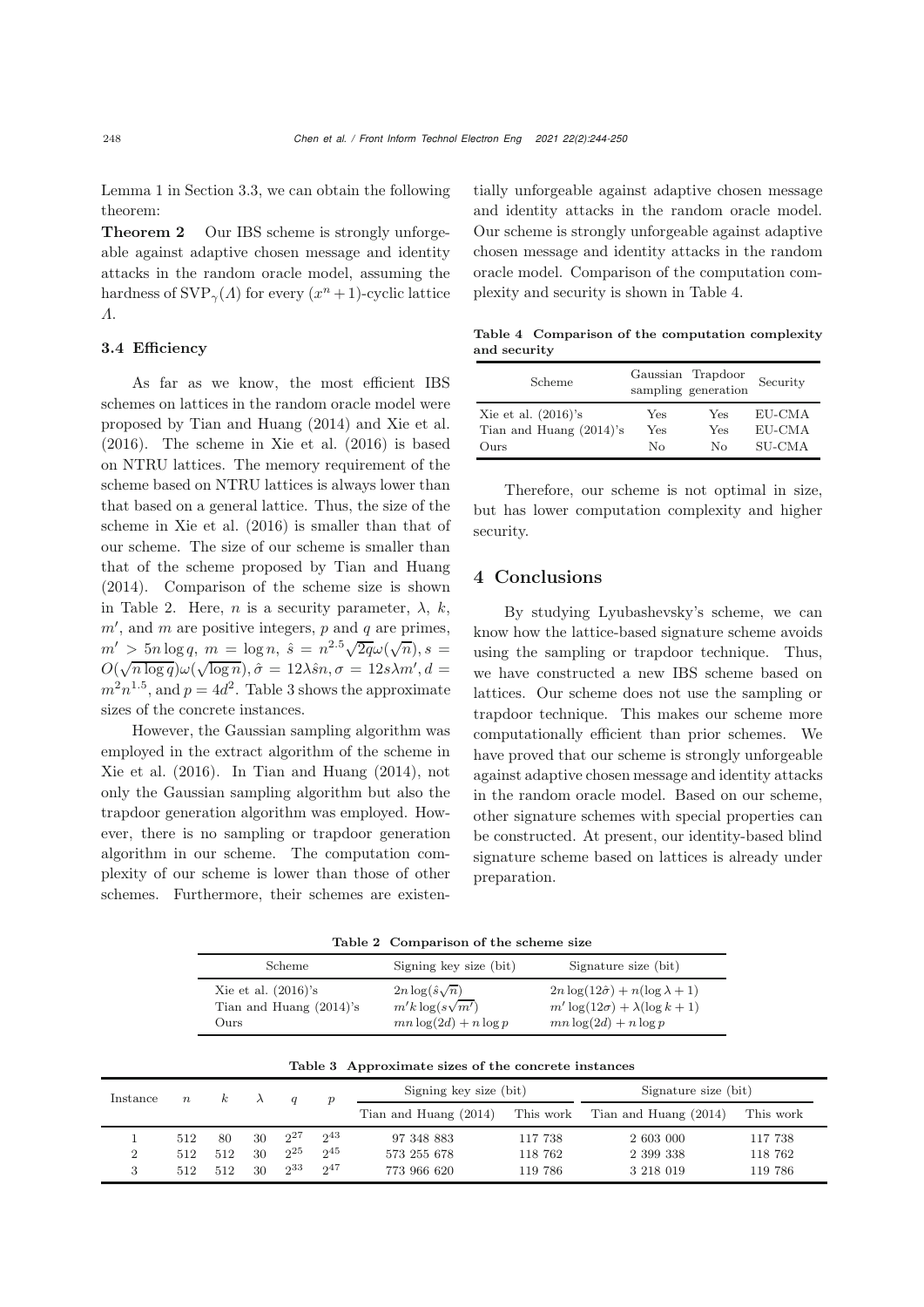#### Contributors

Jiang-shan CHEN designed the research. Jiang-shan CHEN and Hong-mei LIANG processed the data. Jiang-shan CHEN drafted the manuscript. Wen GAO helped organize the manuscript. Jiang-shan CHEN and Yu-pu HU revised and finalized the paper.

## Compliance with ethics guidelines

Jiang-shan CHEN, Yu-pu HU, Hong-mei LIANG, and Wen GAO declare that they have no conflict of interest.

#### References

- <span id="page-5-1"></span>Al Sharif S, Al Ali M, Al Reqabi N, et al., 2016. Magec: an image searching tool for detecting forged images in forensic investigation. 8th IFIP Int Conf on New Technologies, Mobility and Security, p.1-6. https://doi.org/10.1109/NTMS.2016.7792460
- <span id="page-5-2"></span>Al-Sharif S, Iqbal F, Baker T, et al., 2016. White-hat hacking framework for promoting security awareness. 8th IFIP Int Conf on New Technologies, Mobility and Security, p.1-6. https://doi.org/10.1109/NTMS.2016.7792489
- <span id="page-5-4"></span>Baker T, Asim M, MacDermott Á, et al., 2019. A secure fog-based platform for SCADA-based IoT critical infrastructure. *Softw Pract Exp*, 50:503-518. https://doi.org/10.1002/spe.2688
- <span id="page-5-10"></span>Barreto PSLM, Libert B, McCullagh N, et al., 2005. Efficient and provably-secure identity-based signatures and signcryption from bilinear maps. Int Conf on Theory and Application of Cryptology and Information Security, p.515-532. https://doi.org/10.1007/11593447\_28
- <span id="page-5-8"></span>Choon JC, Cheon JH, 2002. An identity-based signature from gap Diffie-Hellman groups. Int Workshop on Public Key Cryptography, p.18-30. https://doi.org/10.1007/3-540-36288-6\_2
- <span id="page-5-7"></span>Fiat A, Shamir A, 1987. How to prove yourself: practical solutions to identification and signature problems. Conf on the Theory and Application of Cryptographic Techniques, p.186-194. https://doi.org/10.1007/3-540-47721-7\_12
- Gao W, Hu YP, Wang BC, et al., 2017a. Identity-based blind signature from lattices. *Wuhan Univ J Nat Sci*, 22(4):355-360.

https://doi.org/10.1007/s11859-017-1258-x

- Gao W, Hu YP, Wang BC, et al., 2017b. Identity-based blind signature from lattices in standard model. Int Conf on Information Security and Cryptology, p.205-218. https://doi.org/10.1007/978-3-319-54705-3\_13
- <span id="page-5-13"></span>Gu CX, Chen L, Zheng YH, 2012. ID-based signatures from lattices in the random oracle model. Int Conf on Web Information Systems and Mining, p.222-230. https://doi.org/10.1007/978-3-642-33469-6\_31
- <span id="page-5-3"></span>Hamdi D, Iqbal F, Baker T, et al., 2016. Multimedia file signature analysis for smartphone forensics. 9<sup>th</sup> Int Conf on Developments in eSystems Engineering, p.130- 137. https://doi.org/10.1109/DeSE.2016.22
- <span id="page-5-9"></span>Hess F, 2003. Efficient identity based signature schemes based on pairings. Int Workshop on Selected Areas in Cryptography, p.310-324. https://doi.org/10.1007/3-540-36492-7\_20
- <span id="page-5-5"></span>Iqbal F, Yankson B, AlYammahi MA, et al., 2019. Drone forensics: examination and analysis. *Int J Electron Secur Dig Forens*, 11(3):245-264.

https://doi.org/10.1504/IJESDF.2019.10020543

- <span id="page-5-0"></span>Karam Y, Baker T, Taleb-Bendiab A, 2012. Security support for intention driven elastic cloud computing. 6th UKSim/AMSS European Symp on Computer Modeling and Simulation, p.67-73. https://doi.org/10.1109/EMS.2012.17
- <span id="page-5-14"></span>Liu ZH, Hu YP, Zhang XS, et al., 2013. Efficient and strongly unforgeable identity-based signature scheme from lattices in the standard model. *Secur Commun Netw*, 6(1):69-77. https://doi.org/10.1002/sec.531
- <span id="page-5-17"></span>Lyubashevsky V, 2009. Fiat-Shamir with aborts: applications to lattice and factoring-based signatures. Int Conf on the Theory and Application of Cryptology and Information Security, p.598-616.

https://doi.org/10.1007/978-3-642-10366-7\_35

- <span id="page-5-19"></span>Lyubashevsky V, Micciancio D, 2006. Generalized compact knapsacks are collision resistant. Int Colloquium on Automata, Languages, and Programming, p.144-155. https://doi.org/10.1007/11787006\_13
- <span id="page-5-18"></span>Micciancio D, 2007. Generalized compact knapsacks, cyclic lattices, and efficient one-way functions. *Comput Compl*, 16(4):365-411. https://doi.org/10.1007/s00037-007-0234-9
- <span id="page-5-11"></span>Paterson KG, Schuldt JCN, 2006. Efficient identity-based signatures secure in the standard model. Australasian Conf on Information Security and Privacy, p.207-222. https://doi.org/10.1007/11780656\_18
- <span id="page-5-20"></span>Pointcheval D, Stern J, 2000. Security arguments for digital signatures and blind signatures. *J Cryptol*, 13(3):361- 396. https://doi.org/10.1007/s001450010003
- <span id="page-5-12"></span>Rückert M, 2010. Strongly unforgeable signatures and hierarchical identity-based signatures from lattices without random oracles. Proc 3rd Int Workshop on Post-Quantum Cryptography, p.182-200.
	- https://doi.org/10.1007/978-3-642-12929-2\_14
- <span id="page-5-6"></span>Shamir A, 1985. Identity-based cryptosystems and signature schemes. Proc Advances in Cryptology, p.47-53. https://doi.org/10.1007/3-540-39568-7\_5
- <span id="page-5-16"></span>Tian MM, Huang LS, 2014. Efficient identity-based signature from lattices. 29th ICT Systems Security and Privacy Protection, p.321-329.
- <span id="page-5-15"></span>https://doi.org/10.1007/978-3-642-55415-5\_26 Tian MM, Huang LS, Yang W, 2013. Efficient hierarchical identity-based signatures from lattices. *Int J Electron Secur Dig Forens*, 5(1):1-10. https://doi.org/10.1504/IJESDF.2013.054403
- Wei BD, Du YS, Zhang H, et al., 2014. Identity based threshold ring signature from lattices.  $8^{\rm th}$  Int Conf on Network and System Security, p.233-245. https://doi.org/10.1007/978-3-319-11698-3\_18